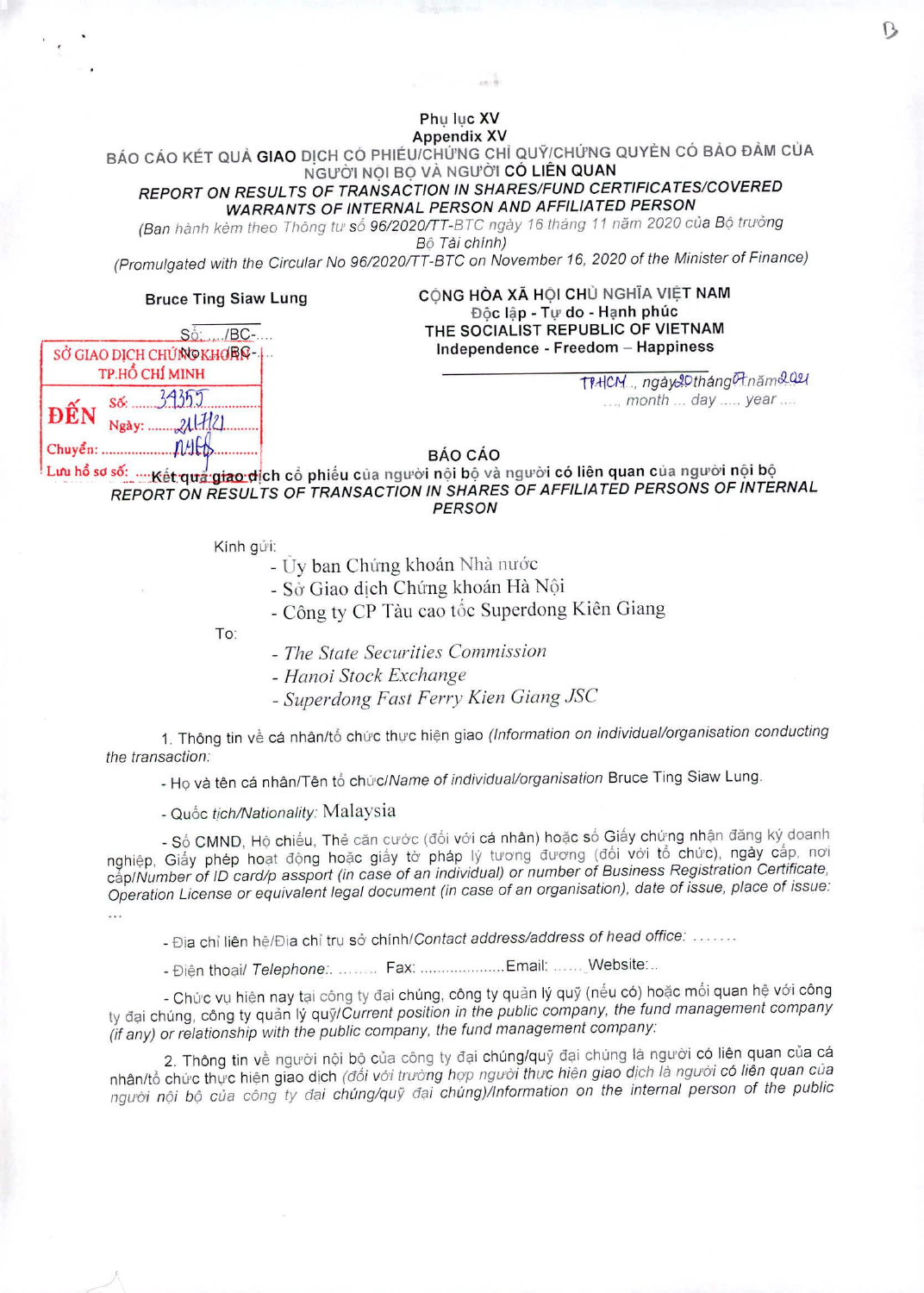company/public fund who Is the affiliated person of individual/organisation conducting transaction (in case the person who conduct transaction is the affiliated person of internal person of the public company/public fund):

| Ho và tên<br>người nội<br>þộ              | Quốc tịch | Hộ chiếu | Chức vụ hiện<br>nay tại công ty<br>đai chúng           | Môi quan hệ<br>vói người<br>thực hiện giao<br>dich                                                     | Số lượng, tỷ lệ<br>cổ phiếu mà<br>người nội bộ<br>đang nắm giữ |
|-------------------------------------------|-----------|----------|--------------------------------------------------------|--------------------------------------------------------------------------------------------------------|----------------------------------------------------------------|
| Puan<br>Kwong<br>Siing                    | Malaysia  |          | thành viên<br>HDQT kiêm<br>Tông Giám Độc<br><b>SKG</b> | Anh rê<br>thành viên<br>HĐQT Kaibuok<br>Shipyard (M)<br><b>SDN. BHD</b>                                | 10,470,757 cp<br>$(16.53\%)$                                   |
| Puan<br>Chiong                            | Malaysia  |          |                                                        | Anh rê<br>thành viên<br>HDQT Kaibuok<br>Shipyard (M)<br>SDN. BHD                                       | $3,075,075$ cp<br>(4.86%)                                      |
| Puan<br>Kiong Sii                         | Malaysia  |          |                                                        | Anh rê<br>thành viên<br>HDQT Kaibuok<br>Shipyard (M)<br><b>SDN. BHD</b>                                | $1,320,042$ ip<br>(2.08 <sup>o</sup> / <sub>0</sub> )          |
| Kaibuok<br>Shipyard<br>$(M)$ SDN.<br>BHD. | Malaysia  |          |                                                        | Ông Bruce Ting<br>Siaw Lung là<br>thành viên<br><b>HDQT Kaibuok</b><br>Shipyard (M)<br><b>SDN. BHD</b> | $2,265,812$ cp<br>$(3.58\%)$                                   |

## 3. Mã chứng khoán giao dịch/Securities code: SKG

Mã chứng khoán cơ sở (đối với chứng quyền có bảo đảm)/Underlying securities code (in case of covered warrants):

4. Các tài khoản giao dịch có cổ phiếu nêu tại mục 3 / Trading accounts having shares mentioned at item 3 above Tai công ty chứng khoán/in the securities company: ..........

5. Số lượng, tỷ lệ cổ phiếu nắm giữ trước khi thực hiện giao dịch/ Number, ownership percentage of shares held before the transaction: **569,310(0.9%).** 

6. Số lượng cổ phiếu đăng ký mua/bán/cho/được cho/tặng/được tặng/thừa kế/chuyển nhượng/nhận chuyển nhượng /Number of shares registered to purchase/sell/present/be presented/donate/be donated/inherit/transfer/be transferred:

- Loại giao dịch đăng ký (mua/bán/cho/được cho/tặng/được tặng/thừa kế/ chuyển nhượng/nhận chuyển nhượng)/Type of transaction registered (to purchase/sell/present/be presented /donate/be<br>donated/inherit/transfer/be\_transferred): <br> $\theta$ an donated/inherit/transfer/be transferred): •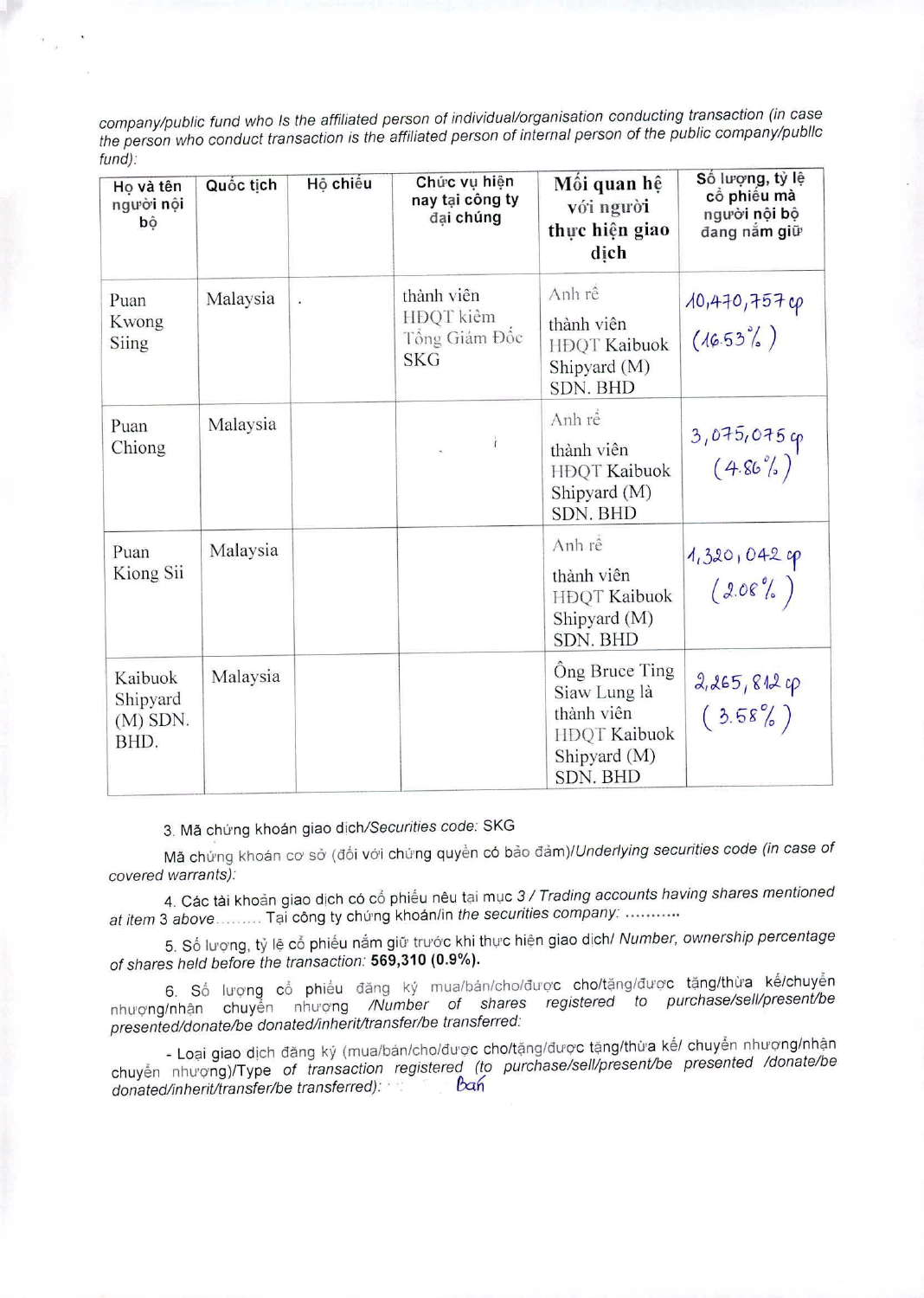- Số lượng cổ phiếu đăng ký giao dịch/Number of shares registered for trading: 560, OW UP

7. Số lượng cổ phiếu đã giao dịch (mua /bán/ cho/được cho/tăng/được tăng/thừa kế/chuyển nhượng/nhận chuyển nhượng/hoán đổi)/Number of shares being traded (purchase/sell/present/be present/donate/be donated/inherit/transfer/be transferred/swap).

- Loại giao dịch đã thực hiện (mua/ bán/ cho/ được cho/ tặng/ được tặng/ thừa kế/ chuyển nhượng/ nhận chuyển nhượng/ hoán đổi)/Type of transaction executed (to purchase/sell/present/be presented/donate/be donated/inher it/transfer/be transferred/swap): Ban

- Số lượng cổ phiếu đã giao dịch/ Number of shares/fund certificates/covered warrants traded:

## $560,000$  cp

8. Giá trị đã giao dịch (tính theo mệnh giá)/the value of executed transaction (calculated based on par value):  $5,600,000,000 \, \text{VV}$ 

9. Số lượng, tỷ lệ cổ phiếu nắm giữ sau khi thực hiện giao dịch của người thực hiện giao dich/Number, ownership percentage of shares/fund certificates/covered warrants after the transaction held by the person executing the transaction:  $9,310,90 (0.01%)$ 

Số lượng, tỷ lệ cỗ phiếu nắm giữ sau khi thực hiện giao dịch của người thực hiện giao dịch và nguòi có liên quan/Number, ownership percentage of shares/fund certificates/covered warrants after the transaction of the executor and affiliated person:

| Ho và tên<br>người nội<br>bộ              | Quốc tịch | Hộ chiếu | Chức vụ hiện<br>nay tại công ty<br>đại chúng           | Môi quan hệ với<br>người thực hiện<br>giao dich                                         | Số lượng, tỷ lệ<br>cổ phiếu mà<br>người nội bộ<br>năm giữ |
|-------------------------------------------|-----------|----------|--------------------------------------------------------|-----------------------------------------------------------------------------------------|-----------------------------------------------------------|
| Puan<br>Kwong<br>Siing                    | Malaysia  |          | thành viên<br>HDQT kiêm<br>Tông Giám Độc<br><b>SKG</b> | Anh rê<br>thành viên HĐQT<br>Kaibuok Shipyard<br>$(M)$ SDN. BHD                         | 10,470,7570<br>$(16.53^{\circ}L)$                         |
| Puan<br>Chiong                            | Malaysia  |          |                                                        | Anh rê<br>thành viên HĐQT<br>Kaibuok Shipyard<br>(M) SDN. BHD                           | 3,075,075 cp<br>(4.86%)                                   |
| Puan<br>Kiong Sii                         | Malaysia  |          |                                                        | Anh rê<br>thành viên HĐQT<br>Kaibuok Shipyard<br>$(M)$ SDN. BHD                         | $4,320,042$ op<br>(2.08%)                                 |
| Kaibuok<br>Shipyard<br>$(M)$ SDN.<br>BHD. | Malaysia  |          |                                                        | Ông Bruce Ting<br>Siaw Lung là<br>thành viên HĐQT<br>Kaibuok Shipyard<br>$(M)$ SDN. BHD | 2,265,8120<br>$(3.58\%)$                                  |

11. Phương thức giao dịch/ Method of transaction: Khớp lệnh hoặc thoả thuận

12. Thời gian thực hiện giao dịch/ Trading time: từ ngày/from. 08/07. 2021 đến ngày/to 20/07/2021